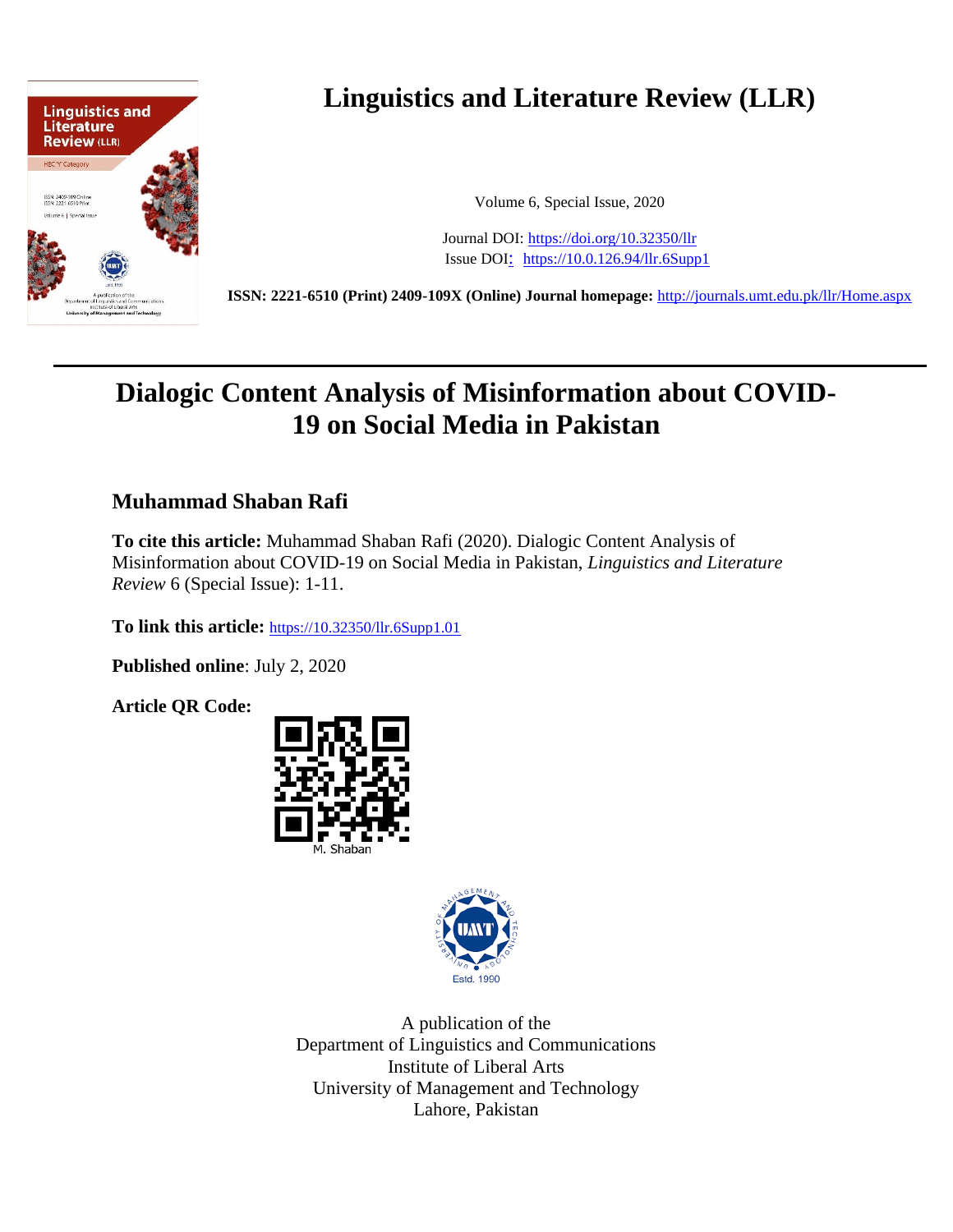# **Dialogic Content Analysis of Misinformation about COVID-19 on Social Media in Pakistan**

**\_\_\_\_\_\_\_\_\_\_\_\_\_\_\_\_\_\_\_\_\_\_\_\_\_\_\_\_\_\_\_\_\_\_\_\_\_\_\_\_\_\_\_\_\_\_\_**

Muhammad Shaban Rafi University of Management and Technology, Lahore-Pakistan

#### **ABSTRACT**

This study aims to explore the most common misinformation topics about COVID-19, people's perceptions concerning disinformation, and its consequences. A purposive sample of 50 posts and thousands of comments on coronavirus was drawn from social media networking sites. The data were also collected through informal interviews of 30 participants of different demographic backgrounds. The selected data were analyzed as dialogic communicative content between the participants. The study reveals that the most common topics regarding coronavirus misinformation are about cure and conspiracy theories. The participants have shown a mixed response towards the misinformation. The study has concluded the severe consequences of misinformation concerning the virus. Hence, I would like to recommend compulsory social media education for the internet users regarding how to respond to such a crisis while abiding by the Internet regulations.

**Keywords:** Misinformation, conspiracy theories, social media, covid-19, racism, social media education

### **Introduction**

Pakistan is a country of over 212 million people with a fast-growing Internet market. According to Pakistan Telecommunication Authority (2020), around 36% of the population has access to the internet, mostly through mobile phones. The rapid rise in the frequency of internet connections has been due to the outbreak of COVID-19 during March 2020. There is a phenomenal increase in online activities to minimize human-to-human transmission. Unlike face-to-face contact, Computer-Mediated Communication (CMC) provides the opportunity to people to work from home and interact through virtual conference and written utterances, e.g., by typing a message on a keyboard or keypad that is read by others on their computers or mobile phone screens, either immediately (synchronous) or at some later point in time (asynchronous). Rafi (2017) states that CMC is a variety (or more accurately, a set of specific linguistic forms operating independently in its own right) in itself. A variety is defined here as a system of linguistic expressions whose use is

**\_\_\_\_\_\_\_\_\_\_\_\_\_\_\_\_\_\_\_\_\_\_\_\_\_\_\_\_\_\_\_\_\_\_\_\_\_\_\_\_\_\_\_\_\_\_\_\_\_\_\_\_**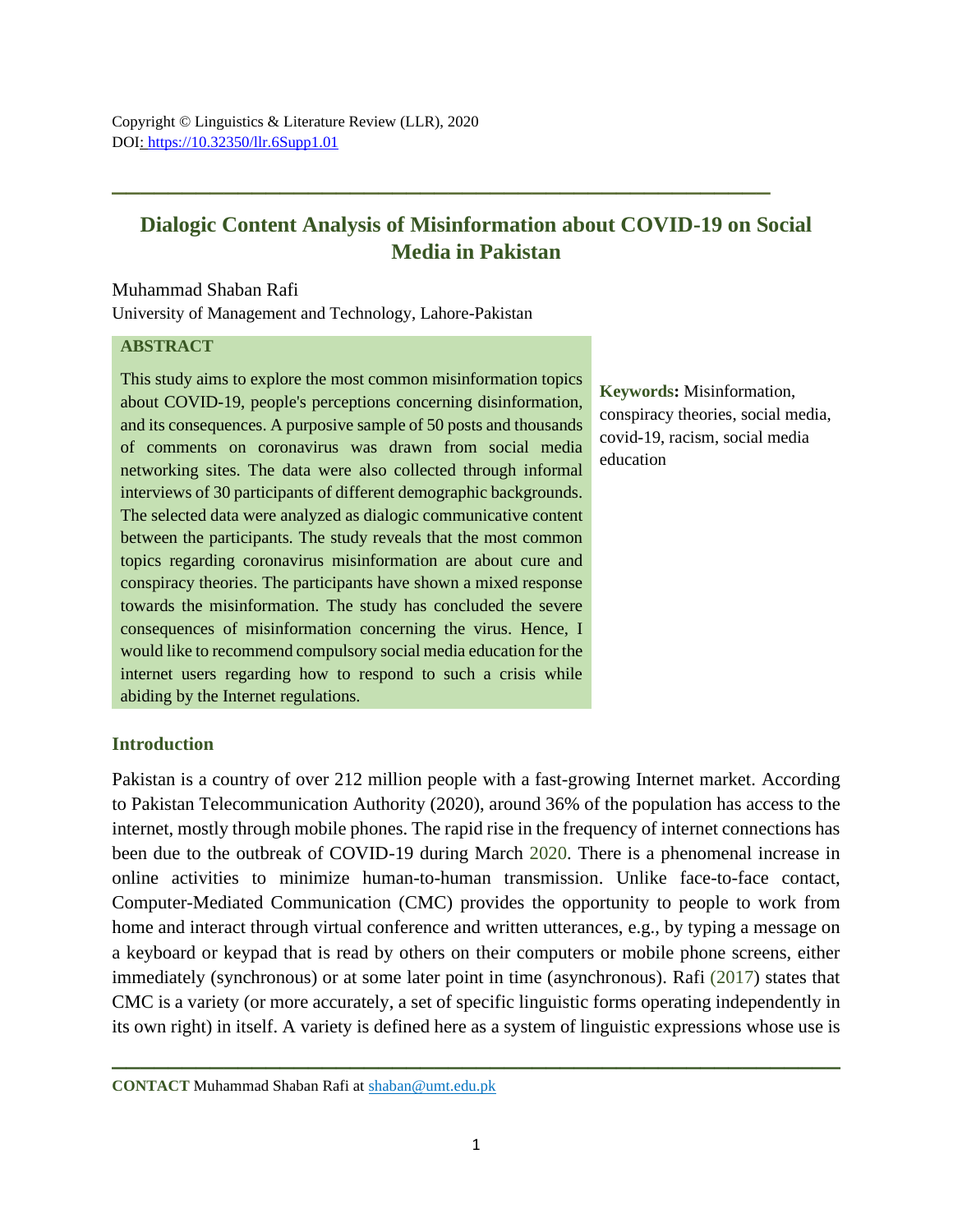governed by situational factors, such as tenor (relationship between a texter and a receiver), mode (exchange of virtual conference and written utterances), and domain (the subject matter).

CMC has turned out to be an essential vehicle for spreading awareness about coronavirus among other things via different internet situations, e.g., Email, SMS, Facebook, Twitter, WhatsApp, YouTube, Instagram, Blog, Skype, Zoom, Viber, Snapchat, Flickr, MeetMe, Meetup, TikTok (henceforth Social Media). No doubt, social media networking sites have played an essential role in spreading information and awareness about natural disasters and healthcare crises. However, the social media platform has no limitations regarding the spread of unsolicited and unauthorized information about the health crises. For most people, social media usage enhances, extends, and supplements what we do offline, as argued by Singer and Brooking (2019) and researchers cited therein. Part of this is a spread of the flood of information about COVID-19 (recently renamed as Severe Acute Respiratory Syndrome Coronavirus 2) with no evidence to support the claims. Researchers (see, e.g., Jacobsen & Vraga, 2020; Love, Blumenberg & Horowitz, 2020; Mehrpour & Sadeghi, 2020; Kadam & Atre, 2020) envisage that social media offers a fertile space for swift propagation of unproven clinical care guidelines and overt misinformation.

Thousands of human trolls backed by pseudoscientific theories about the treatment and conspiracies swamp social media as the virus is marching around the globe, as noted by Krause, Freiling, Beets, and Brossard (2020). The language of these theories and conspiracies steers discussion, sows doubt, and obfuscates truth as noted by Jaiswal, LoSchiavo, and Perlman (2020) and Levin (2020) that misinformation has created mistrust in the time of COVID-19. Instead of taking precautions, people have started disbelieving and opposing the lockdown in Pakistan. Smith and Li (2020) have argued that fake news relating the cure against coronavirus has generated panic and mistrust in public. As endorsed by Pulido, Villarejo-Carballido, Redondo-Sama, and Gómez (2020), users' trends in information consumption and sharing on social media are different when this involves a health emergency. It seems as social media sites have emerged as a clearinghouse for corona related information.

When the lockdown was a little eased over the eid festival by the federal government of Pakistan, people thronged the malls for shopping despite the strict instructions to follow precautionary measures. It was as the people had reached their saturation point amid the lack of accurate information about the infection and a constant abuse of regulations and overreaching of executive powers by law enforcement agencies during the lockdown (review, e.g., Spadaro, 2020). Rampersad and Althiyabi (2020) have highlighted that a piece of mixed information on the matter has confused people to distinguish between real and fake news. Many think it is only a conspiracy of Islamabad to mobilize donors for the corona relief fund and waive off loans from IMF.

WHO (2020) has declared its "massive infodemic" and requested social media companies to delete fake news about COVID-19. Although they remove misinformation as fast as they can (review, e.g., Pulido, Villarejo-Carballido, Redondo-Sama, and Gómez, 2020), there are fake news which slip through the cracks of social media. A majority of the people in Pakistan are confused about what the reality or myth is in the presence of a flood of uncertain information about the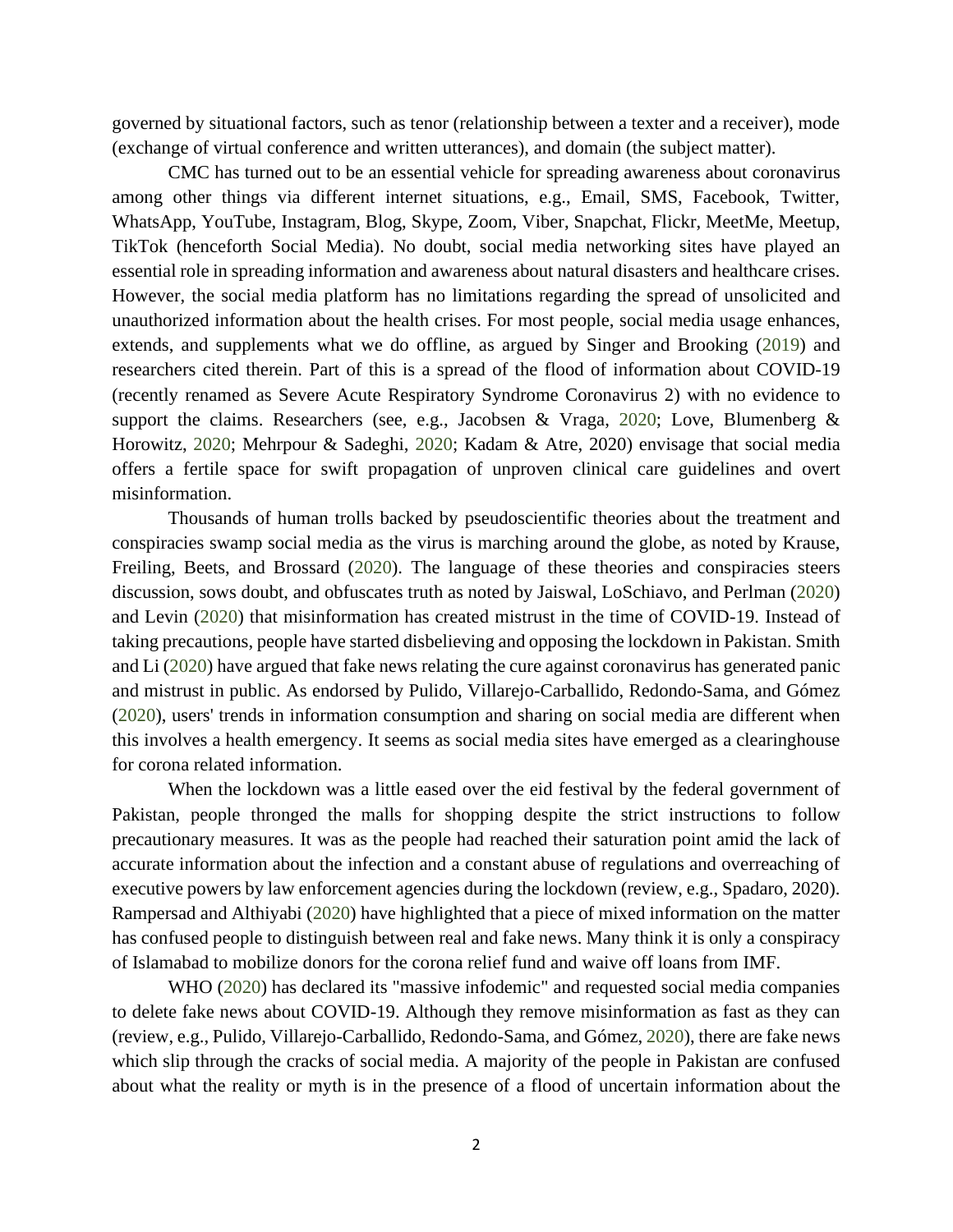process of disease transmission and prevention strategies. With an increasing proliferation of misinformation about the virus, there is little research about people's perceptions concerning false theories and conspiracies that are falling us apart.

Krause, Freiling, Beets, and Brossard (2020) have emphasized that misinformation can be a matter of life and death for the primary consumers. WHO (2020) has announced that false news creates trouble for the Health Promotion and Disease Prevention Units operating in various countries. A fair chance of falsehood about COVID-19 might generate racist sentiments (review, e.g., Rafi, 2020; Haokip, 2020). Rafi (2020) finds that false news and comments about the novel virus can generate a discourse of fear and Sinophobia. Pakistani people point the finger towards foreign nationals, particularly Chinese, *Shias* (a Muslim sect), who return from Iran and Iraq after performing their religious obligations, and those who have traveled abroad as the chief carriers of the disease. Such an attitude has contributed to the development of conspiracy theories and myths about the virus. Hence, understanding the misinformation is critical to public safety admits the incessant spread of COVID-19 (c.f., Kawchuk et al., 2020; Saurwein & Spencer-Smith, 2020). This study aims to explore:

#### **Research Questions**

- What is the most common misinformation concerning coronavirus on social media?
- How do people respond to misinformation about coronavirus on social media?
- What are the implications of false information related to coronavirus?

#### **Methodology**

The sample of this study comprised of social media public pages for collecting the representative data. Ali et al. (2020) emphasize that social media platforms can be a useful research strategy to gather valuable, large-scale, nationwide survey data from various demographic groups on the ongoing pandemics. I crawled through various social media sites to enlist the themes of misinformation and the participants' response in the same thread. My definition of misinformation is any news that contradicts the best available evidence and inconsistent with the WHO's section devoted to debunking of false information about COVID-19 (review, e.g., World Health Organization, 2020).

Fifty posts, along with thousands of comments, were analyzed to answer the underlying research questions. It is important to note that given the selected excerpts, nearly 70% were from Twitter, and the remaining 30% were from Facebook, Instagram, WhatsApp, and YouTube. It is important to note that even the mainstream media in Pakistan share the news headings on social media to increase its rating. The data were comprised of English, Urdu and Roman Urdu texts. The source of the selected posts was media houses and individuals from Pakistan and abroad. In addition to this, code-switching, short language forms, and emoticons were common in the participants' comments on the postings. The selected texts were most frequently liked, commented, and shared by the social media users (henceforth, the participants) in Pakistan.

The data were also gathered through informal interviews of 30 university students via Zoom. The participants were staying and studying from home because of the lockdown of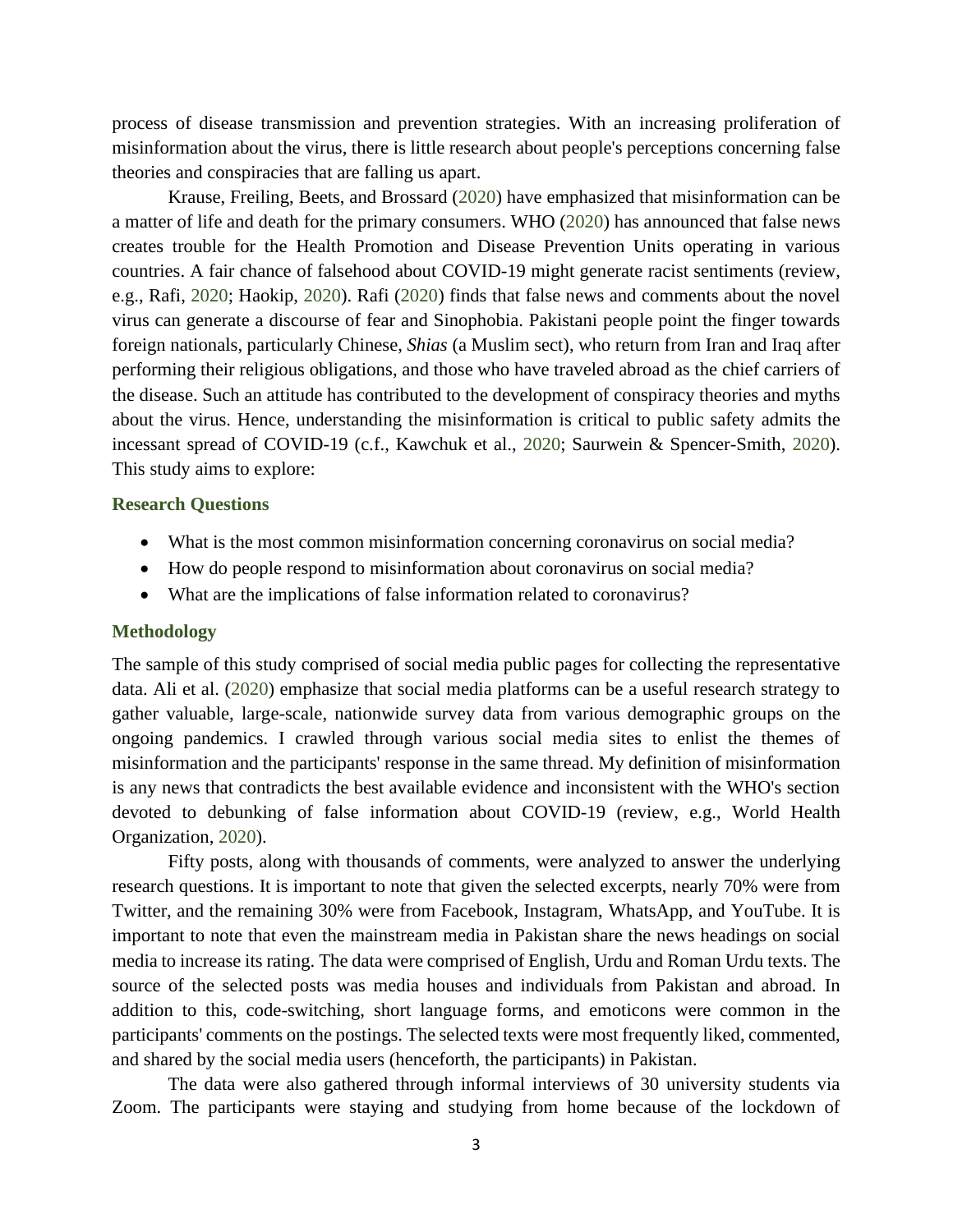universities. They were from different areas of Pakistan; however, most of them from Lahore, the capital city of Punjab, Pakistan. They were asked what their perception regarding the flood of information about COVID-19 on social media is? And, what are the implications of misinformation circulating via social media sites? Their responses were recorded in the form of written notes.

I have interpreted the data for the most reoccurring category and themes as the interactive dialogues between the creators of the post and the participants. A dialogic co-creation of informative content on a post forms the participants' inherent capacity for communicative interaction. This dialogic co-creation of knowledge includes subjective, objective, solidarity, and consensus on the posts shared by the participants. Since the data were collected in free conversation, I could not forbid the use of racist and sexist language, and other contentious and provocative material.

### **Results and Discussion Misinformation**

The misinformation about the virus ranges from the magic cure, secret labs, and government plots, as reported by Frankel, Alba, and Zhong (2020) and noted in [1a-1c]. The most popular misinformation about the cure is, e.g., inhaling hot steam, spraying chlorine, drinking alcohol, drinking *senaa makki* (herbal treatment), and cow urine. The false information about cure also includes eating chloroquine, hydroxychloroquine or vitamin D, onion or garlic or bleach, and performing ablution five times a day. One of the participants in [1a] claimed that hydroxychloroquine is found in *Kalonji* seeds (in English black seeds). The information is also linked with the *Hadith* (sayings of the Holy Prophet). The participated employed the imperative structure that eating a half teaspoon of *Kalonji* mixed with honey can save you from COVID-19. Furthermore, he requested that his followers spread this 'noble' information so that people can protect themselves from the virus. The language that he has deployed shows a blind faith by the *Kalonji* seed participants to shield against the virus. I have observed that most people who believe in unattested tips are usually associated with *Hikmat* (in English wisdom) and religion. However, some rumors that propagate because they are scientifically plausible and tested positive by individual experiences.

The participants also find curative effects in shaving their heads, especially in Sindh, the second largest populated province of Pakistan. I have observed that people's faith in stereotypes to treat illness is associated with ignorance and culture in Pakistan's remote and nonurbanized areas. The participants have theorized that children and adults are among the most vulnerable group to the disease, hot or cold weather kills the virus, and being able to hold breath without coughing for more than 10 seconds is a test for COVID-19, and the infection does not affect Muslims. In addition to these theories, certain conspiracies have been invariably hatching since the official outbreak of the virus in Pakistan.

The participants' most favorite conspiracies are, e.g., the leakage of the virus from a Chinese laboratory, bioweapon, 5-G rays saga, a strategy to control the world population, parcel from China spread virus, eating Chinese food cause virus, Zionist conspiracy against the Muslims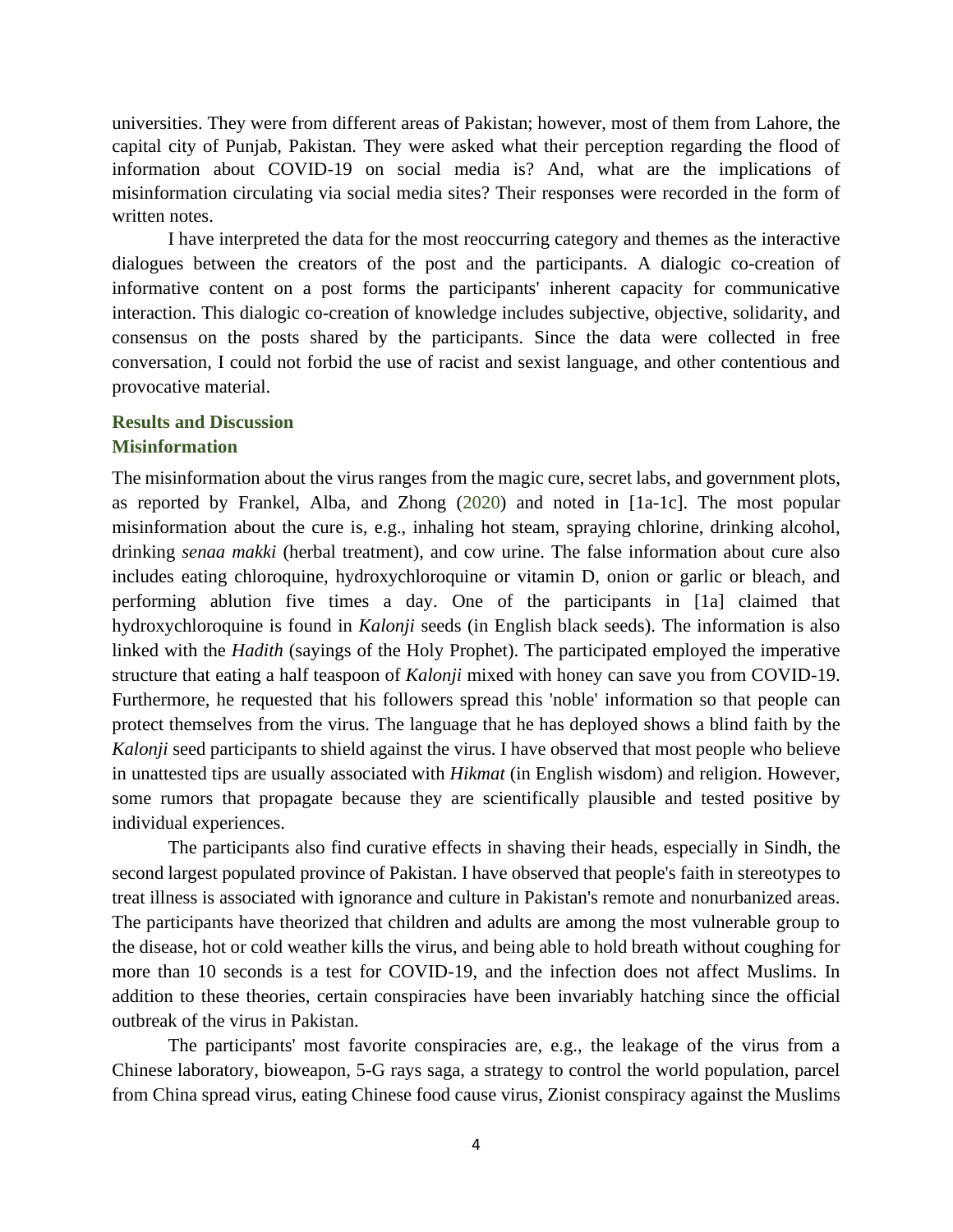world, and Islamabad is being paid for each death from coronavirus. In [1b], the participant labeled the infection as *the Shia* virus and *Tablighi* virus. If not all, most of the participants blame *Shais* and *Tablighi Jamaat* for importing the virus from Iran and beyond Pakistan. It is not surprising that *Sunni* Muslims have been in dispute with Shias and vice versa over religious differences. The pandemic provided them the opportunity to repeat the history of racist allegations. Without any doubt, such accusations in the time of national emergency complicate the job of frontline health workers and security personnel.

When the information about the virus is still unfolding, the politicians, among others, have been deploying less cautionary language to speak about the disease. The Prime Mister of Pakistan declared in his television address to the nation, "COVID-19 is mere a flu." So, the people need not worry. His cabinet members parroted the same information. The sitting governor of Sindh tweeted [1c] with an unequivocal declarative statement that coronavirus was just the flu and lamented his rival politicians for creating mayhem. Not unsurprisingly, there were several hundred comments on his tweet. A majority of the participants branded him mostly as a 'covidiot' (someone who ignores the warning of public health). However, a few participants also endorsed the governor's insightful remarks.

In the same vein, one of the participants, who was a COVID-19 survivor, expressed, "The virus is just a fever." In [2c], the participant raised the concern that those who were COVID-19 survivors they are coming up with their theories while refereeing to Dr. Anthony Fauci, American Physician and Immunologist, who is one of the lead members of Trump Administration's White House Coronavirus Task Force. Dr. Fauci warned that the USA might not achieve herd immunity to the contagion if too many people refuse to be vaccinated. The participants perceived the news headline in isolation and concluded that the vaccine is less effective. This misinformation is partly due to the language of the caption that does not glean precisely the gist of the news and the participants' failure to consume the information.

In [3c], the participant has shared the information generated by the Thai healthcare unit that 'social distancing' is nothing but a piece of fake news. Several participants hailed the information assuming that it has come from an authentic source. Furthermore, they appealed to the creator to keep share such scientific information so that the people could have healthy lives. Whether or not COVID-19 is the real virus creates mistrust among people. Some of the participants expressed, "It is a weak form of the virus because of a smaller number of deaths in Pakistan as compared to Europe and the USA." The M.P.s have repeated the same information on the mass media who mostly fill the primetime T.V. talk shows in Pakistan.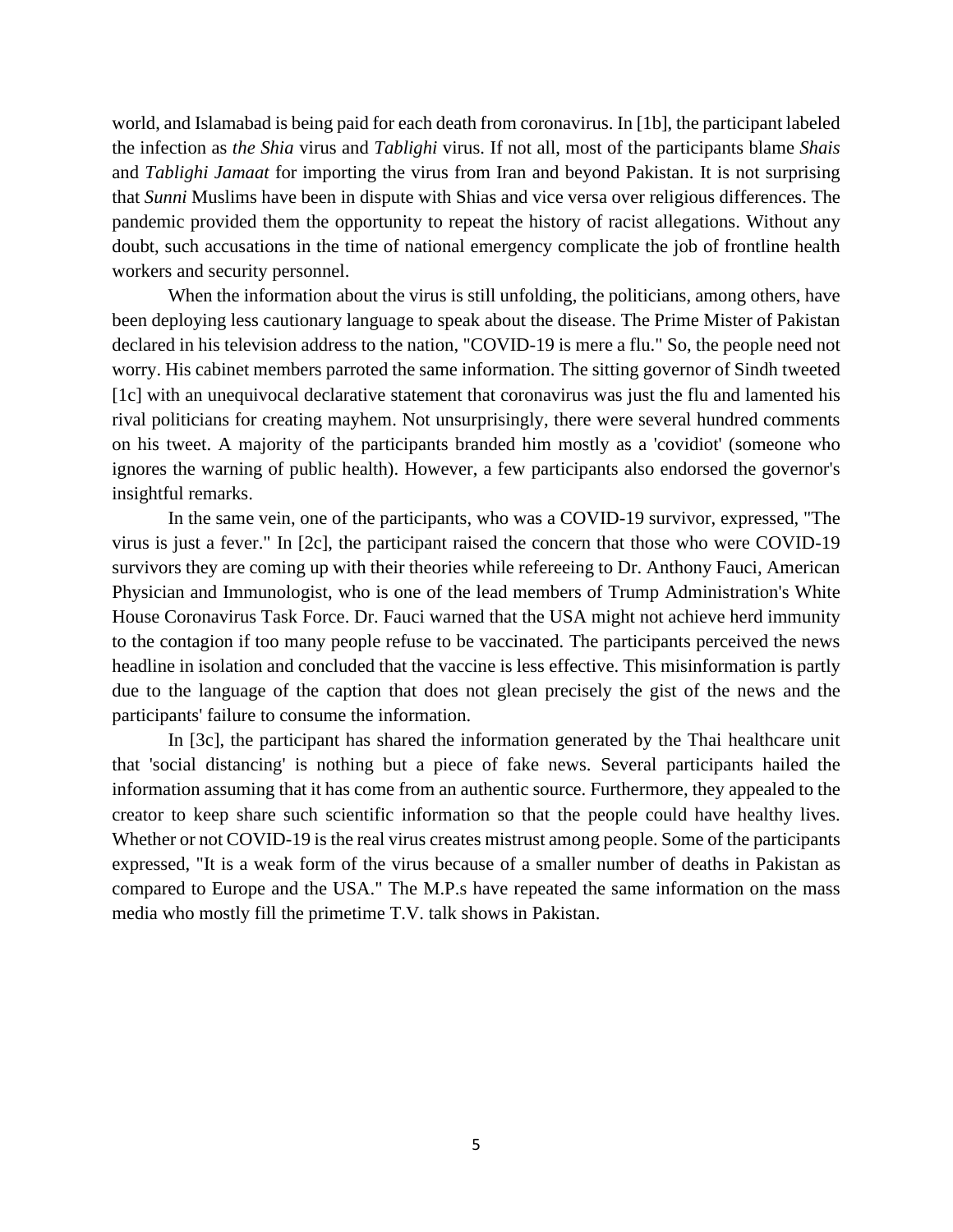| a                                                                                                                                                                                                                                                                                                      |  | b                                                                                                                                                                                                                                                                           |  |  |                                                                                                                                                                                                                                                                                          |                                                                      |  |  |  |
|--------------------------------------------------------------------------------------------------------------------------------------------------------------------------------------------------------------------------------------------------------------------------------------------------------|--|-----------------------------------------------------------------------------------------------------------------------------------------------------------------------------------------------------------------------------------------------------------------------------|--|--|------------------------------------------------------------------------------------------------------------------------------------------------------------------------------------------------------------------------------------------------------------------------------------------|----------------------------------------------------------------------|--|--|--|
| Zahra Baho<br>Mar 29 $\cdot$ $\cdot$ Hydroxychloroquine $\cdot$ is founded 100% in<br>Kalonii seed So take Half teaspoon of Kalonii seed with<br>Honey <sup>1</sup> to prevent yourself to be attacked from COVID-19<br>Corona virus please guys share this information<br>dramatically it's an humble |  | <b>Arshad Afridi</b><br>@Arshad_Afridi<br>Corona started from China as US conspiracy and then<br>reached USA as Chinese virus now reached Pakistan as<br>Shia and tablighi virus. Facebook is flooded with Sunnis<br>blaming it on shias and shias blaming it on tablighis. |  |  | <b>Thread</b>                                                                                                                                                                                                                                                                            |                                                                      |  |  |  |
|                                                                                                                                                                                                                                                                                                        |  |                                                                                                                                                                                                                                                                             |  |  | Imran Ismail <sup>®</sup><br>@ImranismailPTI<br>Coronavirus is a flu, and if we start media discussion on<br>the data of all flu patients, it will appear to be very<br>alarming. Same holds true for any other common<br>ailment.<br>Unfortunately, the dirty politics are causing more |                                                                      |  |  |  |
| 14<br>7 Comments 4 Shares                                                                                                                                                                                                                                                                              |  | #CoronavirusPandemic                                                                                                                                                                                                                                                        |  |  | mayhem than the disease                                                                                                                                                                                                                                                                  |                                                                      |  |  |  |
|                                                                                                                                                                                                                                                                                                        |  | 3:23 AM - Apr 3, 2020 from North-west Frontier, Pakistan - Twitter for Android                                                                                                                                                                                              |  |  |                                                                                                                                                                                                                                                                                          | 6:43 PM - May 7, 2020 - Twitter for iPhone<br>102 Retweets 391 Likes |  |  |  |
| 11 Retweets 28 Likes                                                                                                                                                                                                                                                                                   |  |                                                                                                                                                                                                                                                                             |  |  |                                                                                                                                                                                                                                                                                          |                                                                      |  |  |  |
|                                                                                                                                                                                                                                                                                                        |  |                                                                                                                                                                                                                                                                             |  |  |                                                                                                                                                                                                                                                                                          |                                                                      |  |  |  |

The study has found that the misinformation creators were mostly anchorpersons of mainstream media, social media influencers, and politicians in Pakistan. Spring (2020) reports seven types of people (e.g., joker, scammer, politicians, conspiracy theorists, insider, relative, and celebrity) who spread viral misinformation. The researcher observed that the unproven information was spreading faster than the virus in Pakistan. One of the Urdu newspapers in [2b] quoted WHO's outdated tweet [2a] that the novel coronavirus does not transmit from human-to-human. This disinformation got viral on social media in the last week of June 2020. Although the WHO acknowledged that coronavirus could transmit from human-to-human, participants still quote and believe in the outdated disinformation. Among the most popular discussion routing on social media in Pakistan is about false theories, and conspiracies. The posts on these themes circulated significantly faster and more broadly than the truth that has obscured the real information and perpetuated frustration among the participants as narrated in [3a and 4a].



 $[1]$ 



### **Perceptions about Misinformation**

The participants have mixed reactions to the abovementioned myths, theories, and conspiracies. Not surprisingly, the knowledge was lower among less-educated, lower-income folks, and rural residents. A fewer number of participants were aware in reality about the concept of quarantine and the ideal distance to be maintained between individuals to prevent the transmission. Perhaps,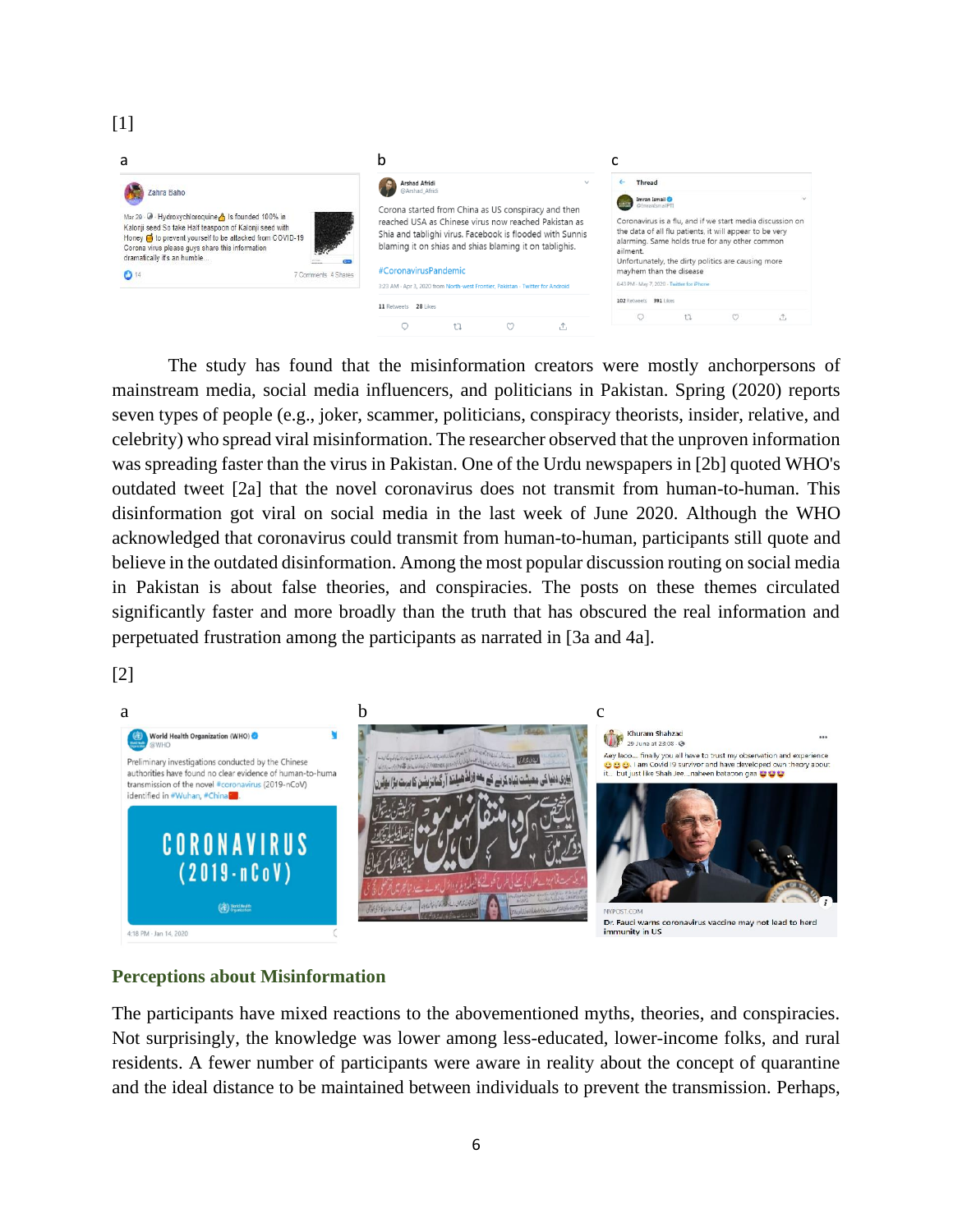many of them do not believe even the novel coronavirus is a disease – so is the belief of the current government representatives in Pakistan [1c]. Moreover, the participants are convinced through the posts covering the Quran verses that death cannot arrive before God's will, in a way, to justify that they might want to overlook the preventive measures. In [4c], the participant used a deterministic expression to emphasized, "from the creation and spread of the virus involved a chain of deception and fraud."

[3]

| a                                                                                                                                                                                        |                                                                                                                                                  |                                                                                     |  |  |  |
|------------------------------------------------------------------------------------------------------------------------------------------------------------------------------------------|--------------------------------------------------------------------------------------------------------------------------------------------------|-------------------------------------------------------------------------------------|--|--|--|
| Geo News Urdu<br>@geonews_urdu<br><b>Service</b>                                                                                                                                         | Asif khan @AHameed63697312 . 6h<br>$\checkmark$<br>Replying to @geonews_urdu<br>اور پاکستان کو جب تک بھیک ملتا رہے اسی وقت تک ختم ہی نہیں ہوسکتا | <b>Thailand Medical News</b><br>CONTRIBUTE SPONSORSHIP<br><b>CONTACTS</b>           |  |  |  |
| کورونا وائرس شایدکبهی بهی ختم نبیی بو                                                                                                                                                    | $\mathbb{U}$<br>$\mathcal{O}$ 1<br>۰Л.                                                                                                           | ENGLISH -                                                                           |  |  |  |
| <b>Translate Tweet</b><br>3:23 AM - May 14, 2020 - GeoNews_UrduApp                                                                                                                       | Tahira @Tahira6247 . 46m<br>Replying to @geonews_urdu                                                                                            | <b>BREAKING NEWS</b><br><b>WARNINGI Researchers Say Tha</b><br>Coronavirus          |  |  |  |
|                                                                                                                                                                                          | واثر س کبهی ختم نمیں بوتا یہ بات ور لڈ بیلتھ آر گنائز بشن کو اب باد آئی                                                                          | Source: Covid-19 Prevention Apr 01, 2020 17 days ago                                |  |  |  |
| 23 Retweets 388 Likes                                                                                                                                                                    | $\mathbb{U}$<br>$\omega$<br>$\uparrow$                                                                                                           | <b>BREAKING NEWS!</b>                                                               |  |  |  |
| tū<br>$\infty$<br>.n<br>®ProudbPakistani - 6h اتسان<br>$\checkmark$                                                                                                                      | Azeem Rai (吉米) @mani259 · 6h<br>$\sim$<br>Replying to @geonews_urdu<br>Virus Khatam ni Hota janab, Dwai bna'ni hai                               | <b>Covid-19 Prevention:</b><br><b>New Study Proves</b><br><b>That Social</b>        |  |  |  |
| Replying to @geonews_urdu<br>کروناوائرس صرف وصرف بمارے ٹر وٹ اینکروں اور میڈیاباوسز کے دفاتر میں سےجو کٹوں کر<br>طرح کروناخوف کےنعرےبلند کرتےہیں اور سارا دن سرخ سیاہم دیکھانے رہتے ہیں۔ | O <sub>2</sub><br>$\Lambda$<br>$\uparrow$<br>O <sub>1</sub>                                                                                      | <b>Distancing Of 1 to 3</b><br><b>Meters Is Nothing</b><br><b>But Fake News and</b> |  |  |  |
| انڈین جرنیل تو کیہ چکےاور اب شاید پیودی دجالہ قوتیں بھی ایکسپوز کرنےوالی ہیں کہ پاکستان<br>کامیڈیا بلاشیہ ہمارےاسےکام کرتا سے                                                            | wasi malik259 @Malik259Wasi · 6h<br>Ap logo se bas yahi umeed ha                                                                                 | <b>Misinformation</b>                                                               |  |  |  |
| 17.2<br>O <sub>6</sub><br>$\Lambda$                                                                                                                                                      | $\infty$<br>$\Lambda$<br>17.                                                                                                                     | $\overline{\circ}$<br>íн                                                            |  |  |  |

It seems as if the participants find it very hard to resist their natural tendencies regarding distancing because it is a part of their culture to hug, shake hands, and stand closer. It may not be easy for people to say goodbye to these cultural nuances. If someone acts against these cultural values, even during the pandemic is thought to be disrespectful. The participants are more prone to accept or confirm information consistent with their attitude and beliefs, as emphasized by Pulido, Villarejo-Carballido, Redondo-Sama, and Gómez (2020). Some participants came up with their theory and linked COVID-19 with God's wrath and discontent with people. They appealed the fear-stricken people to recite *Adan* (call for prayer) in the loudspeakers other than the regular times of *Adan* to please God and to save them from the virus.

The language used in most of the posts concerning COVID-19 myths and conspiracies is deterministic, imperative and declarative. Certain words and phrases are deployed so frequently by the creator of posts that tend to obscure the analytical and inferencing ability of its readers to decipher what is real or fake? Surprisingly, people attraction towards false information surpasses the factual information in many ways. Perhaps, it is partly due to uncertainty in the information shared by the health care department. Hence, people trapped in the information that offers them even false hope apparently with the low cost and free treatment. This misunderstanding is impeding the activities of already stretched healthcare professionals and somehow contributing to the increasing fatality rate in Pakistan.

## **Implications of Misinformation**

The misinformation accompanying the coronavirus pandemic has caused hundreds of fatalities in the world. For example, when people found curative effects in booze in Iran, over 300 died, 1000 hospitalized, and many had permanent vision loss for drinking counterfeit alcohol (c.f., Love,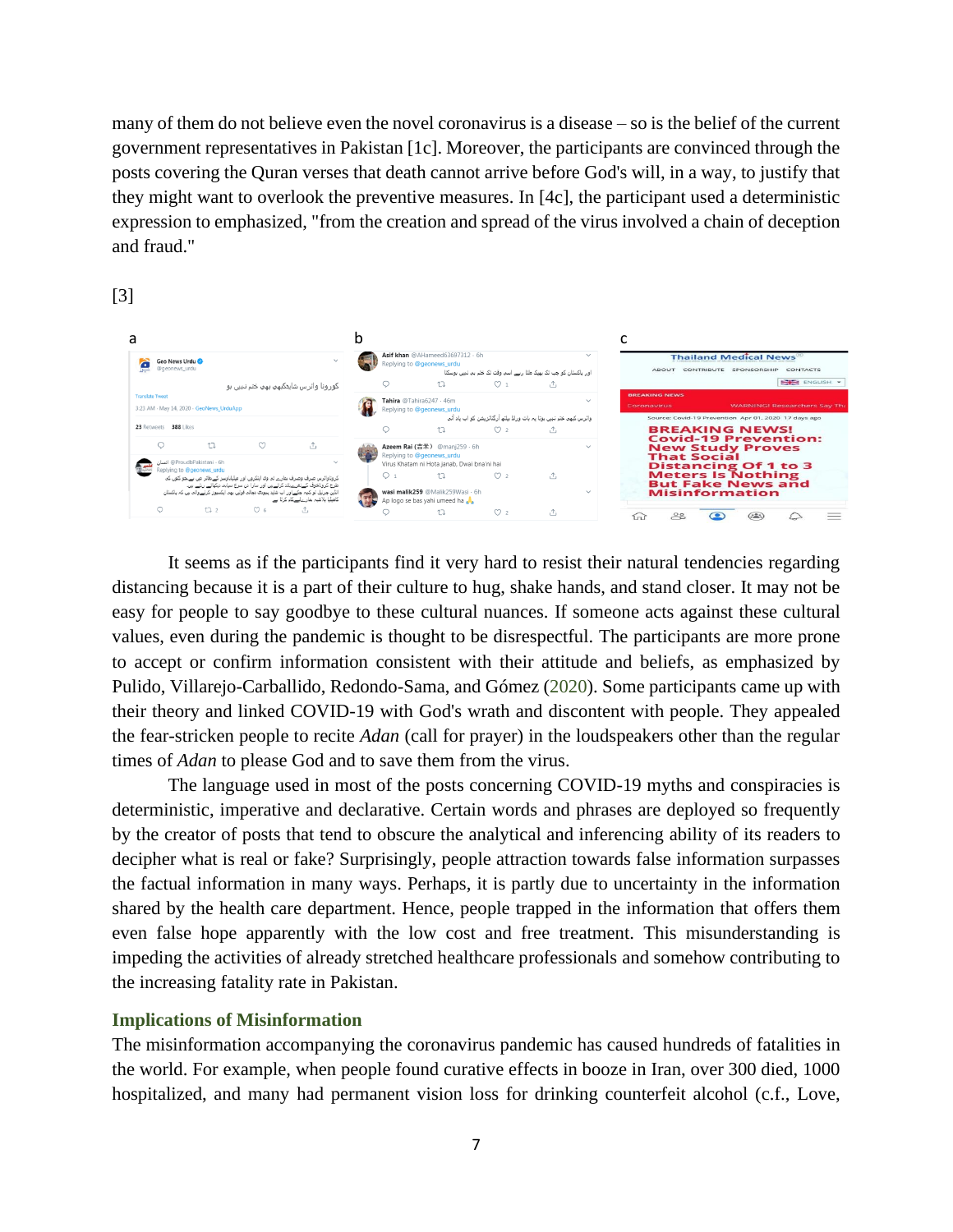Blumenberg & Horowitz, 2020). Similarly, the sudden shutdown of businesses caused panicked and toppled the lives of millions of laborers in Pakistan, as reported by Abi-Habib and Yasir (2020), that people are more frightened of dying with hunger than the spread of the virus. In [3a], the participants pleaded and rebuked one of Pakistan's mainstream media channels to stop spreading fear about the virus's ramifications. He claimed that people were committing suicide because of the fear of hunger amidst increasing unemployment. There are reports of deaths and health complications when people tried scientifically unproven medicine and products inspired by social media users. The number of cases for psychological consultation has quadrupled in Pakistan and elsewhere. Kovecses (1990) argued that "as fear increases, its physiological effects and behavioral reactions increase" (p.73).

Panicked with the increasing medical expenses to treat corona-patients, their caretakers attacked and bullied health workers. Such incidents got viral on social media and generated anger among people in Pakistan. They have used socially inappropriate language to express their wrath against doctors. They are spreading that the ventilators are killing patients, and the treatment regime that is being followed is faulty [4c]. Such disinformation has ignited already frustrated and fear-stricken people.

[4]



It is not uncommon to find discourses of fear, bullying, fun, resistance, and responsibility, along with misinformation on social media, as illustrated in [3a and 4b]. In [3a], the participant has resisted the pessimistic news vehemently by Geo, one of the most popular channels in Pakistan, that perhaps have to live with this virus for the rest of life. The discourse of fear and uncertainty has evoked mistrust, hatred, and outright racism in Pakistan [1b]. Eventually, people are not taking the guidelines seriously because of its sheer lack of sober and professionally credentialed, voices on social media. Instead, the participants think that they have been left in the hands of coronavirus by the federal government. They assume that the government has been redirecting their attention away from its inadequate, incoherent, and delayed response to contain the virus. This is quite unfortunate that the politicians are confused and blaming disenfranchised people who are more frightened of dying with hunger than the virus, as emphasized by the participant in [4a].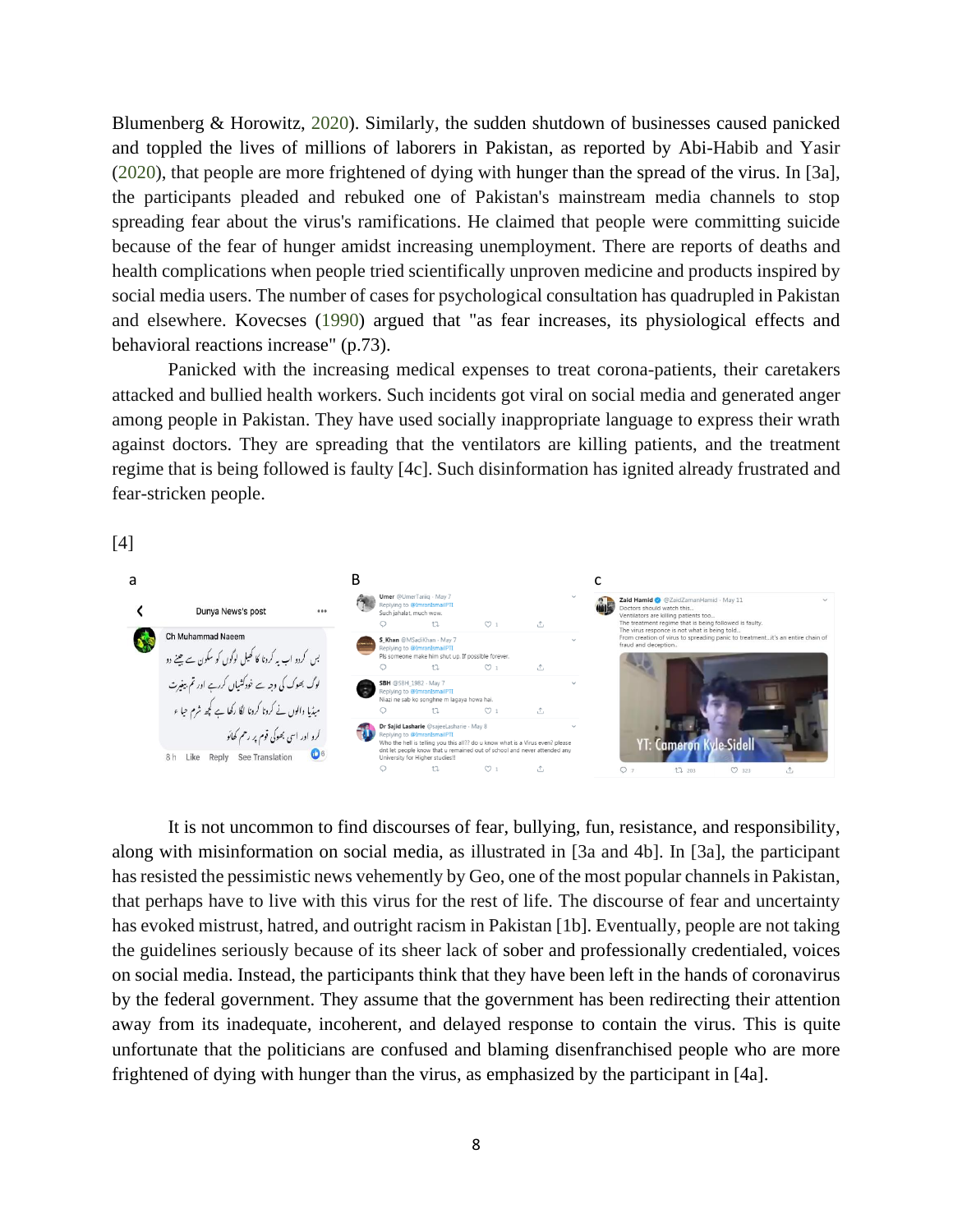The outbreak of coronavirus in Pakistan has perpetuated mistrust and various conspiracy theories about unproven treatment. Social media has provided people a platform to express their thoughts and emotions that the mainstream media fails to do so as found by Laato, Islam, Islam, and Whelan (2020). They have argued that people's trust in online information is usually perceived as a strong predictor of unverified information. This attitude has contributed to the current disaster by diverting attention from the outbreak and hampering the activities of already stretched healthcare professionals, and law and enforcement agencies.

The social media users choose to like, share, and comment on a status update without investigating its trustworthiness or analyzing whether the information is real or fake. They appear to be less conscious of choosing the words to comment on others' status updates, as evident from the selected texts for this study. Rafi (2019) argues that sometimes, peers and strangers for various reasons use socially inappropriate language, assuming that they are not seen, or perhaps may not be caught, or does not make the difference. Such a casual and invasive response to the information that could risk the lives of millions of internet users demands social media education to promote safe cyberspace for every citizen.

#### **Conclusion**

The virus has upended indiscriminately the life of almost everyone in Pakistan. The study has revealed that the misinformation about coronavirus is so pervasive on social media. The finding questions the robustness of specific filters and raises concerns about the efficiency of social media companies to remove linguistically complex misinformation. The alarming result is that the participants have shown mixed reactions to the conspiracy theories and myths about the virus. The comments on misinformation show that the participants are on the information superhighway that has obfuscated the truth. They mostly, if not always, conclude without analyzing the information correctly. The situation can complicate the task of already overwhelmed health professionals and generate racist sentiments (c.f., Rafi, 2020) that might have deep-rooted consequences. This study's findings raise a severe ethical challenge for people to step outside their preoccupation and be present to help others and resist disinformation to spread. The survey demands local and international regulatory authorities to educate the social media users rather than just removing misinformation asynchronously that might have already done the damages. The research suggests thinking new and innovative ways to protect people from misinformation, which has torn apart their lives and continues to do so if we fail to act.

#### **References**

- [Abi-Habib,](https://www.nytimes.com/by/maria-abi-habib) M., and [Yasir,](https://www.nytimes.com/by/sameer-yasir) S. 2020. India's coronavirus lockdown leaves vast numbers stranded and hungry. Retrieved on June 19, 2020, from <https://www.nytimes.com/2020/03/29/world/asia/coronavirus-india-migrants.html>
- Ali, S. H., Foreman, J., Capasso, A., Jones, A.M., Tozan, Y., and DiClemente, R. 2020. Social media as a recruitment platform for a nationwide online survey of COVID-19 knowledge, beliefs, and practices in the United States: methodology and feasibility analysis. *BMC Medical Research Methodology* DOI: 10.1186/s12874-020-01011-0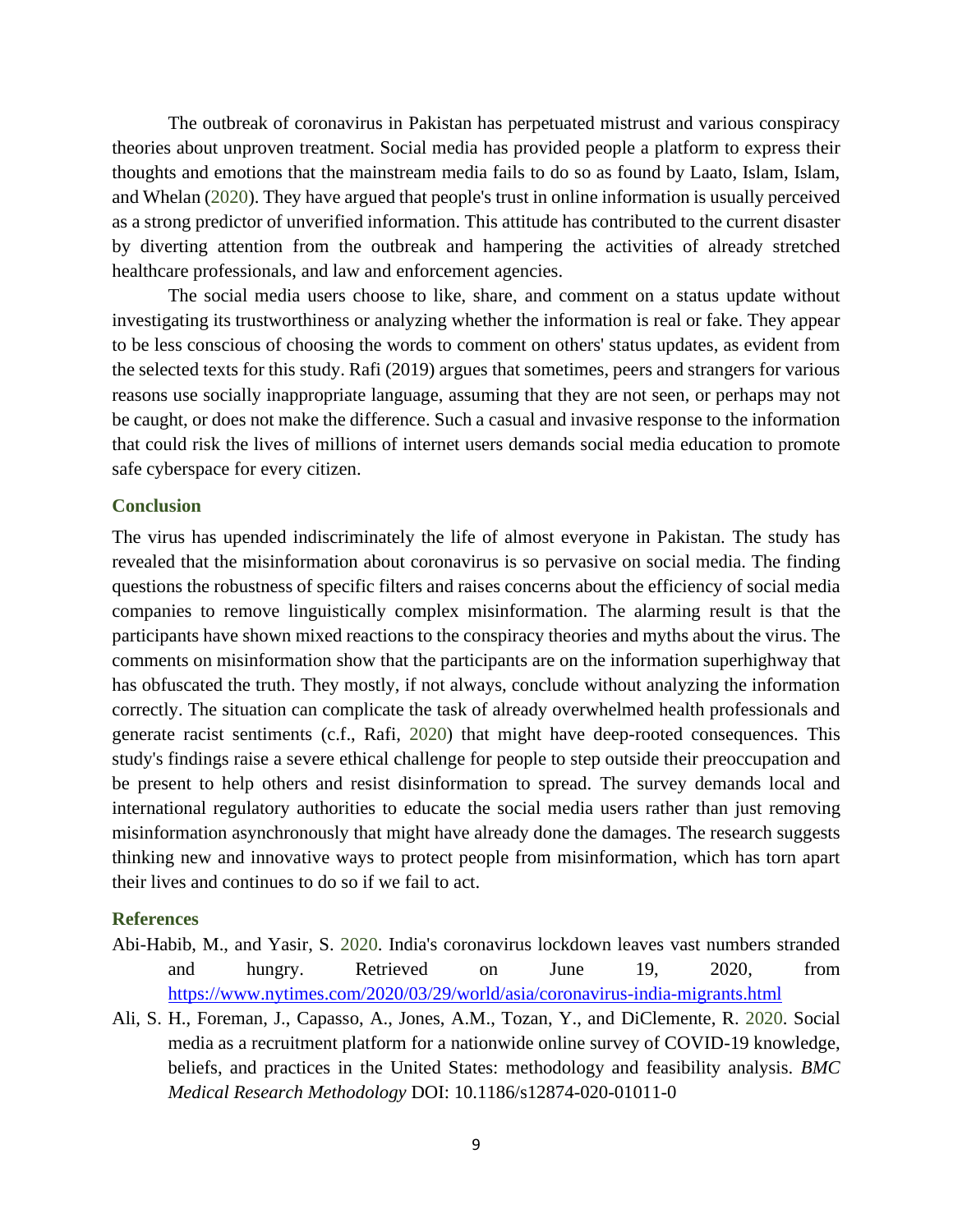- Frenkel, S., Alba, D., and Zhong, R. 2020. Surge of virus misinformation stumps Facebook and Twitter. *New York Times*, March 3, 2020. Retrieved on May 26, 2020, from https://www.nytimes.com/2020/03/08/technology/coronavirus-misinformation-socialmedia.html.
- Haokip, T. 2020. From 'Chinky' to 'Coronavirus': racism against Northeast Indians during the Covid-19 pandemic. *Asian Ethnicity* DOI: 10.1080/14631369.2020.1763161
- Jacobsen, K. H., and Vraga, E. K. 2020. Improving communication about COVID-19 and Emerging infectious diseases. *European Journal of Clinical Investigation* DOI: 10.1111/eci.13225
- Jaiswal, J., LoSchiavo., and Perlman. 2020. Disinformation, Misinformation and Inequality Driven Mistrust in the Time of COVID-19: Lessons Unlearned from AIDS Denialism. *AIDS and Behavior* DOI: 10.1007/s10461-020-02925-y
- Kadam, A. B., and Atre, S. R. 2020. Negative impact of social media panic during the COVID-19 outbreak in India. *Journal of Travel Medicine* DOI: 10.1093/jtm/taaa057
- Kovecses, Z. 1990. *Emotion Concepts*. New York: Springer.
- Krause, N. M., Freiling, I., Beets, B., and Brossard, D. 2020. Fact-checking as risk communication: the multi-layered risk of misinformation in times of COVID-19. *Journal of Risk Research* DOI: 10.1080/13669877.2020.1756385
- Laato, S., Islam, N., Islam, M. N., and Whelan, E. 2020. What drives unverified information sharing and cyberchondria during the COVID-19 pandemic? *European Journal of Information Systems* DOI: 10.1080/0960085X.2020.1770632
- Levin, J. 2020. The faith community and the SARS-CoV-2 outbreak: Part of the problem or part of the Solution?. *Journal of Religion and Health* DOI: 10.1007/s10943-020-01048-x
- Love, J. S., Blumenberg, A., and Horowitz, Z. 2020. The parallel pandemic: Medical misinformation and COVID-19. *Journal of General Internet Medicine* DOI: 10.1007/s11606-020-05897-w
- Mehrpour, O., and Sadeghi, M. 2020. Toll of acute methanol poisoning for preventing COVID-19. *Archives of Toxicology* DOI: 10.1007/s00204-020-02795-2
- Pakistan Telecommunication Authority. 2020. Telecom Indicators. Retrieved on June 29, 2020, from<https://www.pta.gov.pk/en/telecom-indicators>
- Pulido, C. M., Villarejo-Carballido, B., Redondo-Sama, G., and Gomez, A. 2020. COVID-19 infodemic: More retweets for science-based information on coronavirus than for false information. *International Sociology* DOI:10.1177/0268580920914755.
- Rampersad G., and Althiyabi, A. 2020. Fake news: Acceptance by demographics and culture on social media. *Journal of Information Technology & Politics* 17(1): 1-11.
- Rafi, M. S. 2020. Language of COVID-19: Discourse of fear and Sinophobia. *Social Sciences and Humanities Open*. Retrieved on June 26, 2020, from [https://papers.ssrn.com/sol3/papers.cfm?abstract\\_id=3603922](https://papers.ssrn.com/sol3/papers.cfm?abstract_id=3603922)
- Rafi, M. S. 2019. Cyberbullying in Pakistan: Positioning the Aggressor, Victim and Bystander. *Pakistan Journal of Psychological Research*, 34 (3), 601-620.